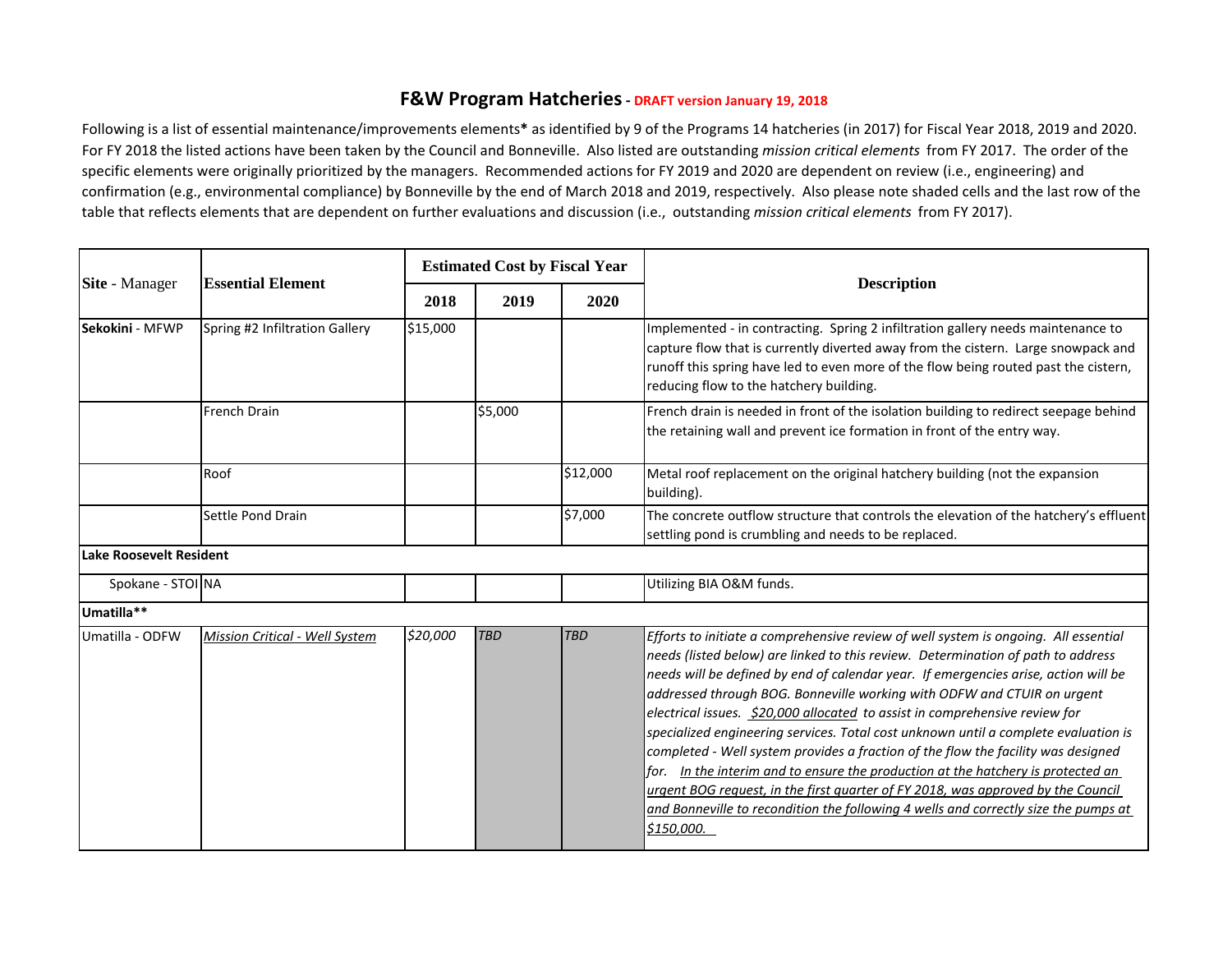|                                               | ODFW Pump #3                                  |          |           |     | Estimate at \$50,000. Efforts to initiate a comprehensive review of well system is<br>ongoing. Pump #3 (rewire) and Well#1/pump#5 (rewire) have never been pulled<br>(26years). See Mission Critical item above.                                                                                                                                                 |
|-----------------------------------------------|-----------------------------------------------|----------|-----------|-----|------------------------------------------------------------------------------------------------------------------------------------------------------------------------------------------------------------------------------------------------------------------------------------------------------------------------------------------------------------------|
|                                               | ODFW Pump #5, Well #1                         |          |           |     | Estimate at \$20,000. Efforts to initiate a comprehensive review of well system is<br>ongoing. Pump #3 (rewire) and Well#1/pump#5 (rewire) have never been pulled<br>(26years). See Mission Critical item above.                                                                                                                                                 |
|                                               | ODFW Chillers (4) 50 ton                      |          |           |     | Estimate at \$194,000. Efforts to initiate a comprehensive review of well system is<br>ongoing. Chillers are 25 years old and walls are thin from sand scour. Chillers need<br>to be replaced. See Mission Critical item above.                                                                                                                                  |
|                                               | ODFW Submersible Pumps (2), 15 HP             |          |           |     | Estimate at \$30,000. Efforts to initiate a comprehensive review of well system is<br>ongoing. Rewire pump. See Mission Critical item above.                                                                                                                                                                                                                     |
|                                               | ODFW Production Well, 50 HP<br>Submersible    |          |           |     | Estimate at \$20,000. Pump equipment condition is good, but well does not<br>produce what it should. Has been rehabilitated, but no lasting benefit. See Mission<br>Critical item above.                                                                                                                                                                         |
|                                               | ODFW Production Well #3, 25 HP<br>Submersible |          |           |     | Estimate at \$25,000. Pump equipment condition is good, but well does not<br>produce what it should. See Mission Critical item above.                                                                                                                                                                                                                            |
|                                               | ODFW Production Well #4, 60 HP<br>Submersible |          |           |     | Estimate at \$25,000. Pump equipment condition is good, but well does not<br>produce what it should. Has been rehabilitated, but no lasting benefit. Well is<br>degrading further have lost 150gpm since May. See Mission Critical item above.                                                                                                                   |
| <b>Acclimation Sites NA</b><br>$(H8)$ - CTUIR |                                               |          |           |     | In the near future, the CTUIR annual budgets are sufficient to take care of required<br>O&M as identified in the hatchery assessments.                                                                                                                                                                                                                           |
| Kootenai - KTOI                               | <b>NA</b>                                     |          |           |     | At this time KTOI is utilizing BIA Hatchery Cyclical Maintenance Grant.                                                                                                                                                                                                                                                                                          |
|                                               | Snake River Sockeye Propagation - IDFG**      |          |           |     |                                                                                                                                                                                                                                                                                                                                                                  |
|                                               | Springfield Mission Critical - Chiller system | \$75,000 | \$75,000  | TBD | Engineering services contracted to develop design and specifications for chilled<br>water delivery system upgrade at Springfield Hatchery (estimated at \$75,000 for<br>2018 and possibly 2019. In 2019 determination on use of accord funds being<br>discussed). Estimate based on hatchery assessment report and then includes an<br>estimate on installation. |
|                                               | Concrete Clarifier                            |          | \$109,250 |     | Additional needs are deferred until current assessment is completed. Undersized<br>waste removal system necessitates modifications (estimated at \$109,250) - upsize<br>early rearing trough effluent piping to larger size & increase size of effluent clarifier<br>system.                                                                                     |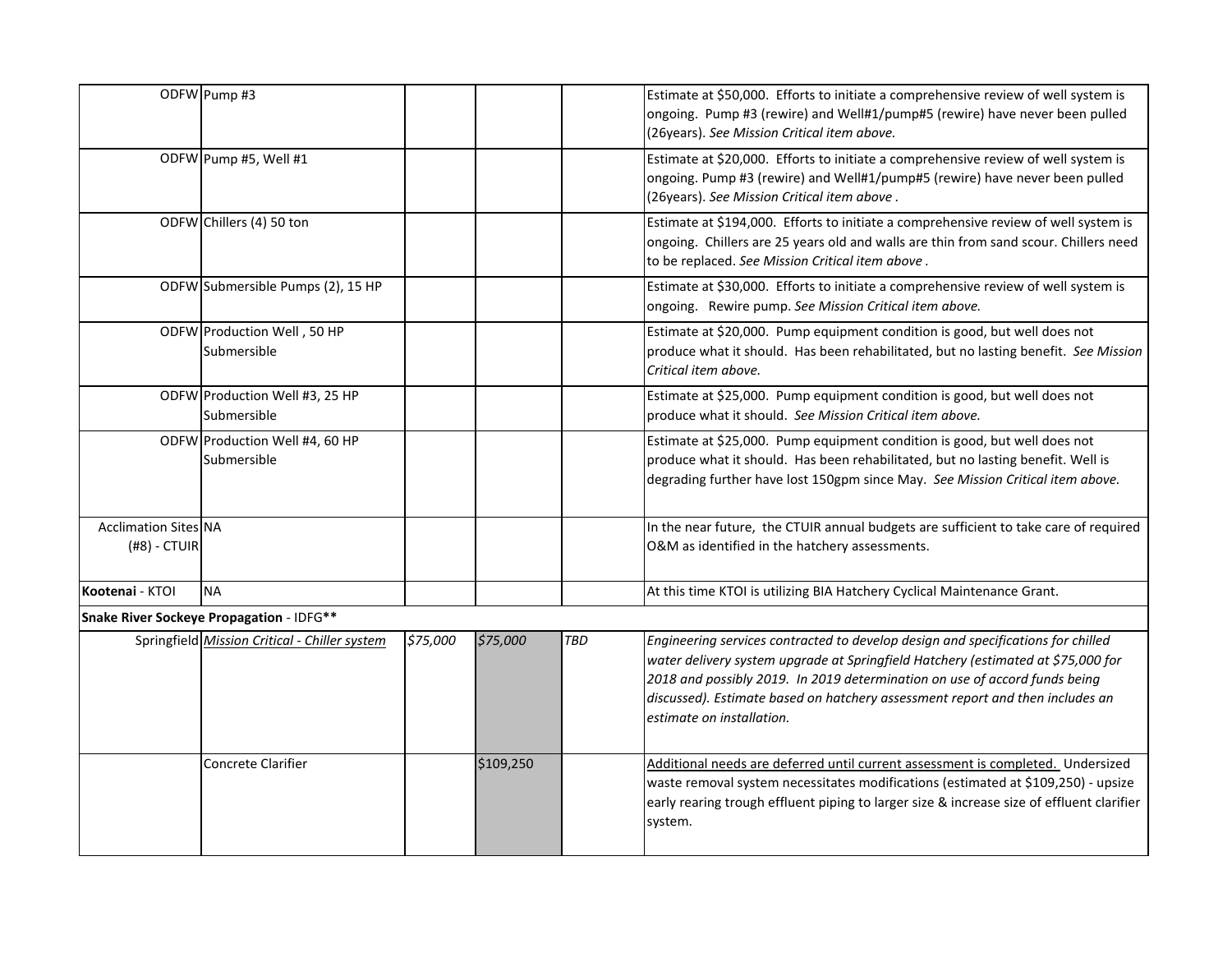|                                   | Early rearing trough effluent                                      |          |           | \$195,000 | Additional needs are deferred until current assessment is completed. Undersized                                                                                                                                                                                                                                                                                                                                                                                                                                                                                                                                                     |
|-----------------------------------|--------------------------------------------------------------------|----------|-----------|-----------|-------------------------------------------------------------------------------------------------------------------------------------------------------------------------------------------------------------------------------------------------------------------------------------------------------------------------------------------------------------------------------------------------------------------------------------------------------------------------------------------------------------------------------------------------------------------------------------------------------------------------------------|
|                                   | piping                                                             |          |           |           | waste removal system necessitates removal of only 1 cleaning standpipe at a time.<br>Modification by increasing the diameter of tough effluent piping (estimated at<br>\$195,000). This in conjunction with increasing the size of effluent clarifier system<br>will allow 500 gpm influent rate. This will also allow inside vat cleaning to be more<br>efficient and will enhance bio-security in the early rearing building and eliminate<br>the multiple removal of sludge from the clarifier on an annual basis. Estimate<br>reflects estimate of modify troughs with large diameter piping and not replacement<br>of troughs. |
|                                   | Eagle 2 Fiberglass Transportation Tanks \$16,500<br>$(250$ gallon) |          |           |           | Fiberglass transport tank for hauling sockeye adults from the RFLC trap to Eagle or<br>in some years from Lower Granite Dam to Eagle are at the end of their life<br>expectancy. These tanks have been rebuilt and re-fiberglassed a number of times<br>and continue to leak water. Water is also damaging the internal wooden framework<br>as water is trapped within fiberglassed shell. Price quotes to replace this tank have<br>been requested from JetCo at an estimated cost of \$8,250 each.                                                                                                                                |
|                                   | Well #3: VFD Unit                                                  | \$11,500 |           |           | Due to the age of this critical unit, replacement is necessary.                                                                                                                                                                                                                                                                                                                                                                                                                                                                                                                                                                     |
|                                   | Well #1: 50 Hp submersible<br>pump                                 |          | \$9,000   |           | Pump is 5 years old, due to be replaced and refurbished for backup.                                                                                                                                                                                                                                                                                                                                                                                                                                                                                                                                                                 |
|                                   | Well #1 & #2 Degassing Tower<br>Water Level Sensor.                |          | \$120,000 |           | Aeration column needs minor modification to improve flow through dispersion<br>plate. This unit has failed in cold damp winter conditions and is bypassed for this<br>reason. (Discussions with an electrician to move this unit into the Well #2 building<br>have been initiated, but no cost estimate at this time)                                                                                                                                                                                                                                                                                                               |
|                                   | Chiller (100 TON)                                                  |          |           | \$84,500  | Adult holding chiller needs to be replaced, old R-22 refrigerant filled chiller.<br>Conversion needed to Freon or replace with new unit, whichever is deemed<br>appropriate.                                                                                                                                                                                                                                                                                                                                                                                                                                                        |
| <b>Colville - CCT</b>             | Chiller (15 TON APPROX)                                            |          |           |           | Accord Funded @ \$42,000 in 2018. Leaks Freon, needs to be replaced                                                                                                                                                                                                                                                                                                                                                                                                                                                                                                                                                                 |
|                                   | Aluminum Troughs (14), 21' X<br>2.75'                              |          | \$74,200  |           | Inside rearing troughs are corroding and pinhole leaks observed, need to be<br>replaced                                                                                                                                                                                                                                                                                                                                                                                                                                                                                                                                             |
|                                   | Aluminum Troughs (6), 16' X 1.3'                                   |          |           | \$15,000  | Inside rearing troughs are corroding and pinhole leaks observed, need to be<br>replaced                                                                                                                                                                                                                                                                                                                                                                                                                                                                                                                                             |
| Nez Perce Tribal Hatchery - NPT** |                                                                    |          |           |           |                                                                                                                                                                                                                                                                                                                                                                                                                                                                                                                                                                                                                                     |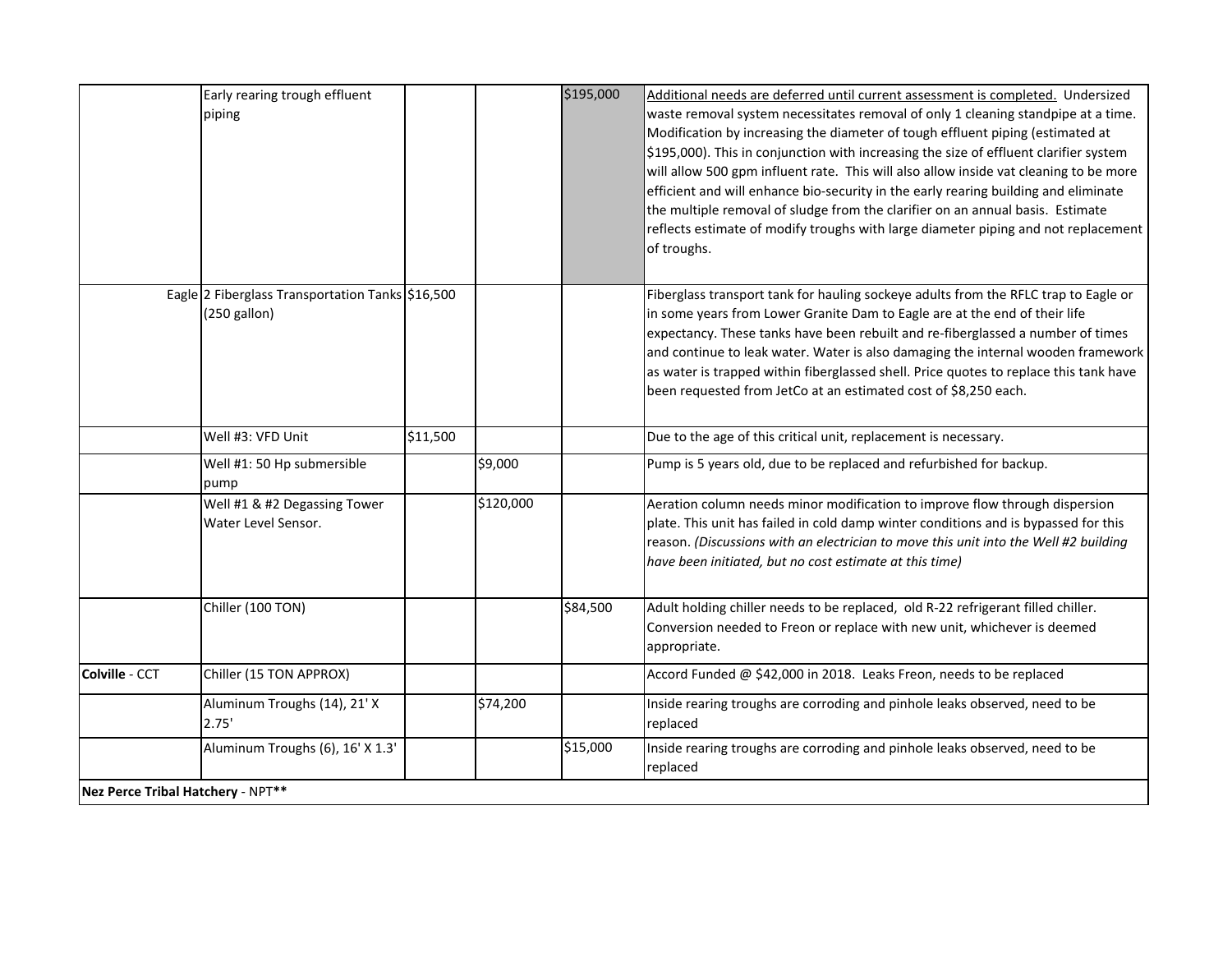|                                      | NPTH Mission Critical - river water<br>filtration system                   |         | <b>TBD</b> | <b>TBD</b> | Additional evaluation needed - Relationship of this high priority item, in association<br>to the Snake River Basin Steelhead Kelt Reconditioning Facility Master Plan (Project                                                           |  |  |
|--------------------------------------|----------------------------------------------------------------------------|---------|------------|------------|------------------------------------------------------------------------------------------------------------------------------------------------------------------------------------------------------------------------------------------|--|--|
|                                      |                                                                            |         |            |            | #2007-401-00). Kelt decision anticipated in 2018.                                                                                                                                                                                        |  |  |
|                                      | <b>Mission Critical - heat exchanger</b>                                   |         | <b>TBD</b> | <b>TBD</b> | Additional evaluation needed, TBD - Relationship of this high priority item, in<br>association to the Snake River Basin Steelhead Kelt Reconditioning Facility Master<br>Plan (Project #2007-401-00). Kelt decision anticipated in 2018. |  |  |
|                                      | <b>UV Disinfection System</b>                                              |         | \$92,000   |            | Treatment effectiveness is affected by fine sediment. Estimated @ \$92,000. Link<br>to mission critical element (surface water filtration element)                                                                                       |  |  |
|                                      | Yoosa Creek Mission Critical - Yoosa Creek<br>Intake Bypass Flow           |         | <b>TBD</b> | <b>TBD</b> | The dam structure that impounds water for the intake leaks significantly enough to<br>reduce intake flow. NPT are evaluating the cost benefit of this need as part of<br>hatchery evaluation, TBD.                                       |  |  |
|                                      | Lukes Gulch Paint 20' diameter Aluminum<br>Circular Tanks (16)             |         | \$20,000   |            | Paint is worn through on interior surfaces and faded.                                                                                                                                                                                    |  |  |
| <b>Grande Ronde Supplementation</b>  |                                                                            |         |            |            |                                                                                                                                                                                                                                          |  |  |
| Lostine - NPT                        | Alarm System, Flow Detection                                               | \$8,315 |            |            | Has been partially damaged by erosion. Needs to be repaired.                                                                                                                                                                             |  |  |
| Catherine Creek -<br><b>CTUIR</b>    | <b>NA</b>                                                                  |         |            |            | In the near term, the CTUIR annual budgets are sufficient to take care required<br>O&M as identified in the hatchery assessments.                                                                                                        |  |  |
| <b>Upper Grande</b><br>Ronde - CTUIR | <b>NA</b>                                                                  |         |            |            | In the near term, the CTUIR annual budgets are sufficient to take care of required<br>O&M as identified in the hatchery assessments.                                                                                                     |  |  |
|                                      | Fall Chinook Acclimation Facilities - NPT***                               |         |            |            |                                                                                                                                                                                                                                          |  |  |
|                                      | Pittsburg Water Supply and Drain Hoses                                     |         | \$27,750   |            | Hoses are getting brittle. Estimate @ \$27,750                                                                                                                                                                                           |  |  |
|                                      | <b>Feed Storage Building</b>                                               |         |            | \$5,625    | Estimated at \$5,625                                                                                                                                                                                                                     |  |  |
|                                      | Resident 1, Camp Trailer                                                   |         |            | \$25,500   | 21 years old, due for replacement. Estimated @ \$25,500                                                                                                                                                                                  |  |  |
|                                      | Big Canyon Flexible Hoses for Water<br>Supply/Drains                       |         | \$27,250   |            | Hoses are getting brittle. Estiamted @ \$27,250                                                                                                                                                                                          |  |  |
|                                      | Residence 1, Park Model Trailer                                            |         |            | \$25,500   | 19 years old, due for replacement. Estimated @ \$25,500                                                                                                                                                                                  |  |  |
|                                      | Captain John Alarm System, Low Water Level<br>Rapids and No Flow Detection |         | \$20,000   |            | Estimated @ \$20,000                                                                                                                                                                                                                     |  |  |
|                                      | Electrical System Improvements                                             |         |            | \$5,000    | Generator currently feeds through main breaker, no power to pumps if breaker<br>fails. Estimated @ \$5,000                                                                                                                               |  |  |
|                                      | Supplemental Oxygen System                                                 |         |            | \$10,000   | Estimated @ \$10,000                                                                                                                                                                                                                     |  |  |
| Lake Roosevelt Resident**            |                                                                            |         |            |            |                                                                                                                                                                                                                                          |  |  |